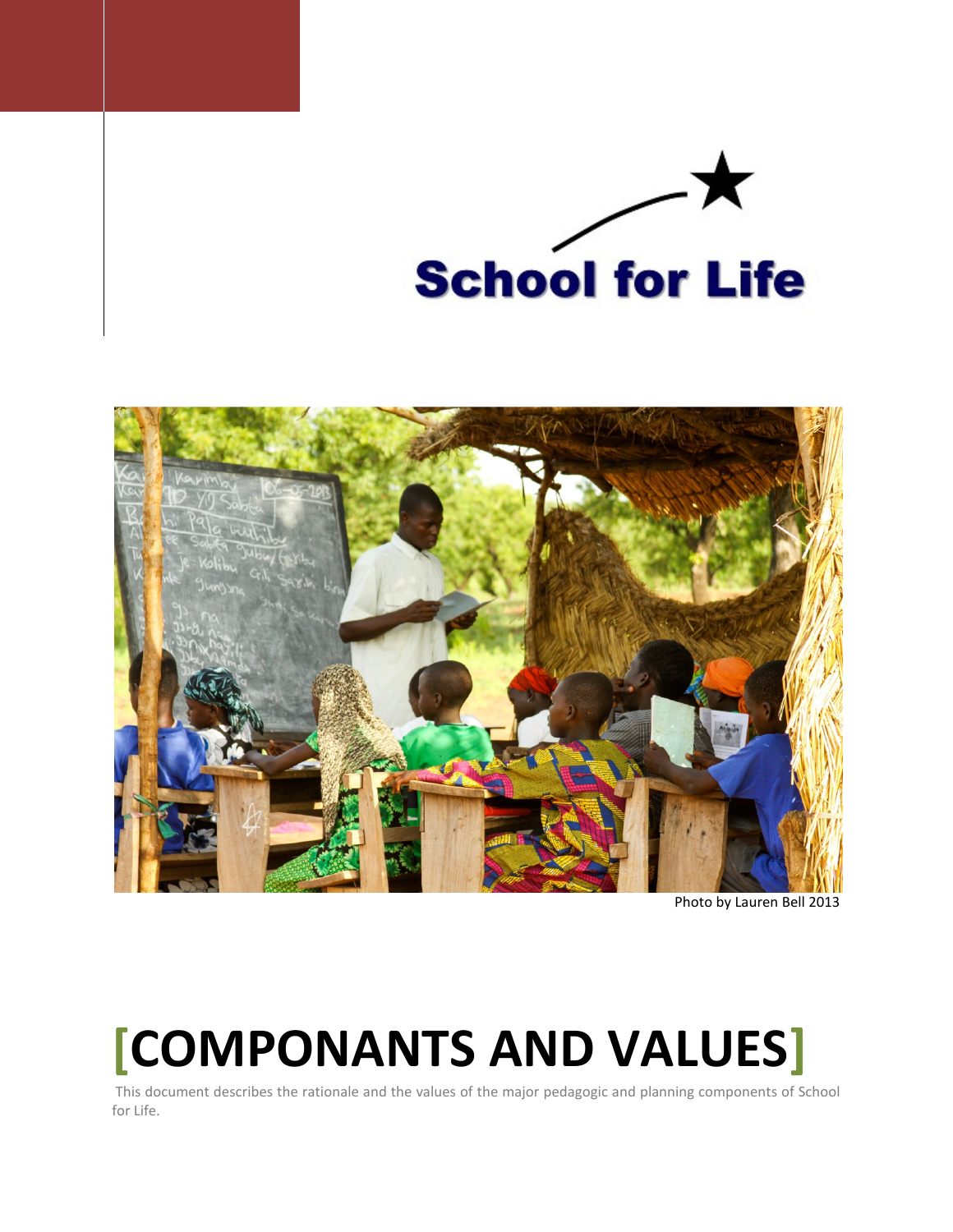# **SCHOOL FOR LIFE'S COMPONENTS & VALUES**

#### $1)$ **CONTENTS**

| 2) |        |    |  |
|----|--------|----|--|
|    | 2.1)   |    |  |
| 3) |        |    |  |
| 4) |        |    |  |
|    | 4.1)   |    |  |
|    | 4.1.1) |    |  |
|    | 4.1.2) |    |  |
|    | 4.2)   |    |  |
|    | 4.2.1  |    |  |
|    | 4.2.2) |    |  |
|    | 4.3)   |    |  |
|    | 4.3.1  |    |  |
|    | 4.3.2  |    |  |
|    | 4.4)   |    |  |
|    | 4.4.1) |    |  |
|    | 4.4.2) |    |  |
|    | 4.5)   |    |  |
|    | 4.5.1  |    |  |
|    | 4.5.2  |    |  |
|    | 4.6)   |    |  |
|    | 4.6.1  |    |  |
|    | 4.6.2  |    |  |
|    | 4.7)   |    |  |
|    |        | 10 |  |
|    | 4.7.2) |    |  |
|    | (4.8)  |    |  |
|    | 4.8.1  |    |  |
|    | 4.8.2  |    |  |
| 5) |        |    |  |
| 6) |        |    |  |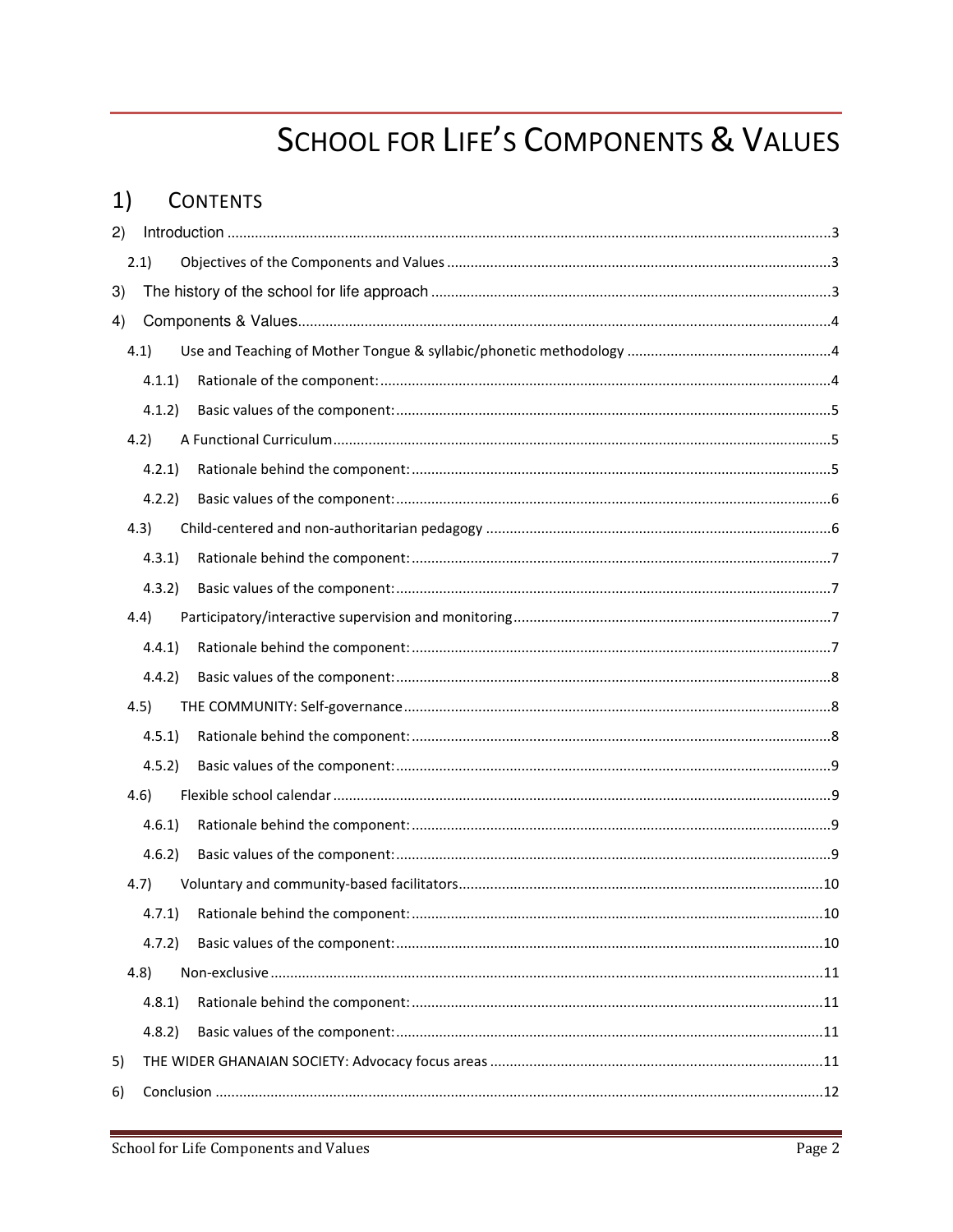# 2) INTRODUCTION

School for Life has a holistic approach to education in particular and to development as a whole. By holistic, we mean looking at the whole human being (psychologically, intellectually, physically and morally). This is important when pursuing a relevant and meaningful learning situation in life. In empowering people to improve on their everyday life situation, we look at all aspects of life and design the curriculum correspondingly. We aim to develop in the children a sense of critical thinking and activeness, which will reflect in the society at large and promote active participation in democratic processes.

From a societal perspective, we therefore aim at creating synergy and relevance between the learner, the classroom, the home and the rest of the community. This is to generate a harmonic and balanced society with mutual respect and understanding between sexes, ethnic groups, generations and social groups.

This document describes the rationale and the values of the major pedagogic and planning components of School for Life. It is important to note that each component is essential as part of the holistic concept and a combination of all factors that contribute to the outstanding result that can be noted from the School for Life classes.

# 2.1) Objectives of the Components and Values

- Create transparency in the values and elements contained in the School for Life approach.
- Guide management of School for Life in discussions with organizations interested in replication.
- Guide interested organizations in the process of adopting the School for Life approach.
- Guide the School for Life Technical Committee in Ghana and the School for Life Committee in Denmark in decision-making regarding replication and collaboration.
- Commit interested organizations to the indispensable basic values of the approach in order to strengthen it and eliminate unwanted presidencies.
- Ensure the quality of replicated SfL literacy classes.

# 3) THE HISTORY OF THE SCHOOL FOR LIFE APPROACH

In 1993 the founding fathers of Ghanaian Danish Communities Association (GDCA) thought of the yawning gap in the field of education between Northern and Southern Ghana. The matter was discussed with members of the Ghana Friendship Groups in Denmark (GV), as it coincided with the fact that the proceeds of Danida's "Christmas Calendar Fund" was to go to Africa.

When the idea of a functional literacy programme for children aged between 8 and 12 years was evolved by the two partners, Dagbon Traditional Council on the advice of the two partners made a request to DANIDA to fund the conceived functional literacy programme for districts in Dagbon. Gushegu/Karaga and Yendi Districts were piloted.

The SfL approach developed based on experiences from the Ghanaian founders and the long history of the Danish school system, formal as well as non-formal. The final concept was approved at a seminar at the Adult Training Centre (Dagban Nineesim Karinzong - DNK) in 1995 in Dalun, with the participation of outstanding Ghanaian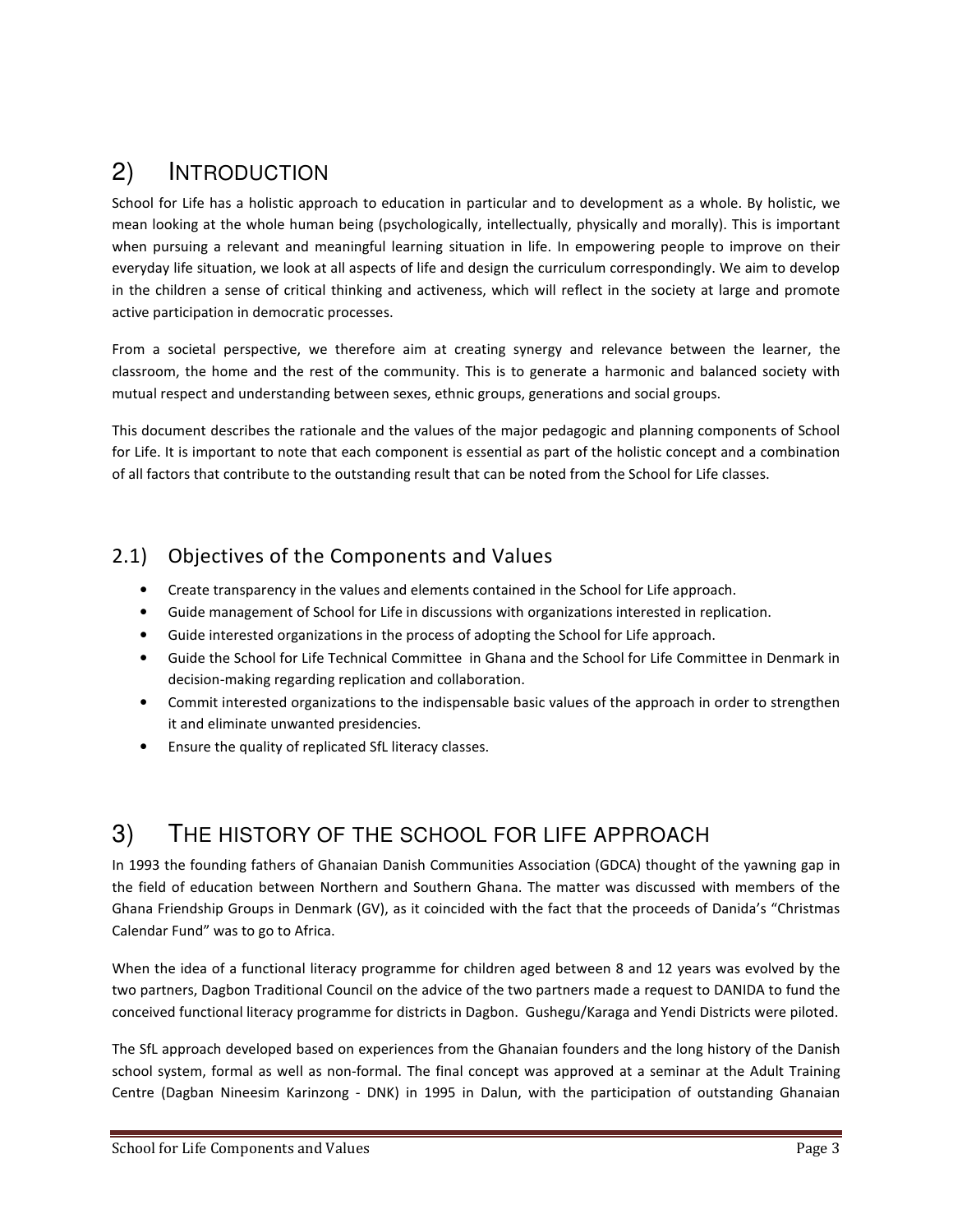educationists and representatives from different educational organizations and departments, such as the Ghana Education Service (GES), the Non-Formal Education Division (NFED) and NGOs.

The School for Life (SfL) approach has been created and developed through a joint partnership between the Board and Management of SfL and members of the Ghana Friendship Groups in Denmark (GV).

As at the beginning of 2004 ten Districts in the Northern Region were involved in the School for Life Programme.

Over the years, the School for Life concept of creating an innovative route to education has proved successful in bridging the gap between rural/underserved communities and the endowed ones. Though advocacy, the government of Ghana has come to recognize that in order for education to reach all children, there is a need for alternative routes to education. The Ghana Complementary Basic Education Programme, implementation of which will start in October 2013, is a joint effort among Partners like MoE/GES, Development Partners and NGOs to provide education to out-of-school children

# 4) COMPONENTS & VALUES

School for Life is providing the needed guidance and technical support in the process. At stake is the waste of the potentials of another generation. The approach has been documented and summarized in three comprehensive questions:

- What is the School for Life approach?
- What are the integrated components?
- And what are the basic values of these components?

# 4.1) Use and Teaching of Mother Tongue & syllabic/phonetic methodology

The textbook to pupil ratio is 1:1. Instruction is sequential with emphasis on the phonetic approach to language learning. A comprehensive and detailed teaching manual in the language of the community guides the facilitator through the sequences of literacy and numeracy teaching. Facilitators therefore learn the methodology of mother tongue teaching by being trained in the language they teach. All teaching is done in the mother tongue including numeracy. Teaching and learning, and other literacy materials are developed in the languages spoken within the programme area (including written languages that have no national approval as a formal school language). The communities choose the language of instruction most suitable for the class. English, however, is not an option. The mother tongue literacy is further sustained and developed by SfL providing the communities with a mini-library of extra readers in the local language after exiting from the community.

#### 4.1.1) RATIONALE OF THE COMPONENT:

- Mother tongue literacy has proved to be the most functional and efficient method to acquire the skill to read and write, being the 'tool of thought'
- Mother tongue teaching promotes fast literacy skills and understanding of all topics, including numeracy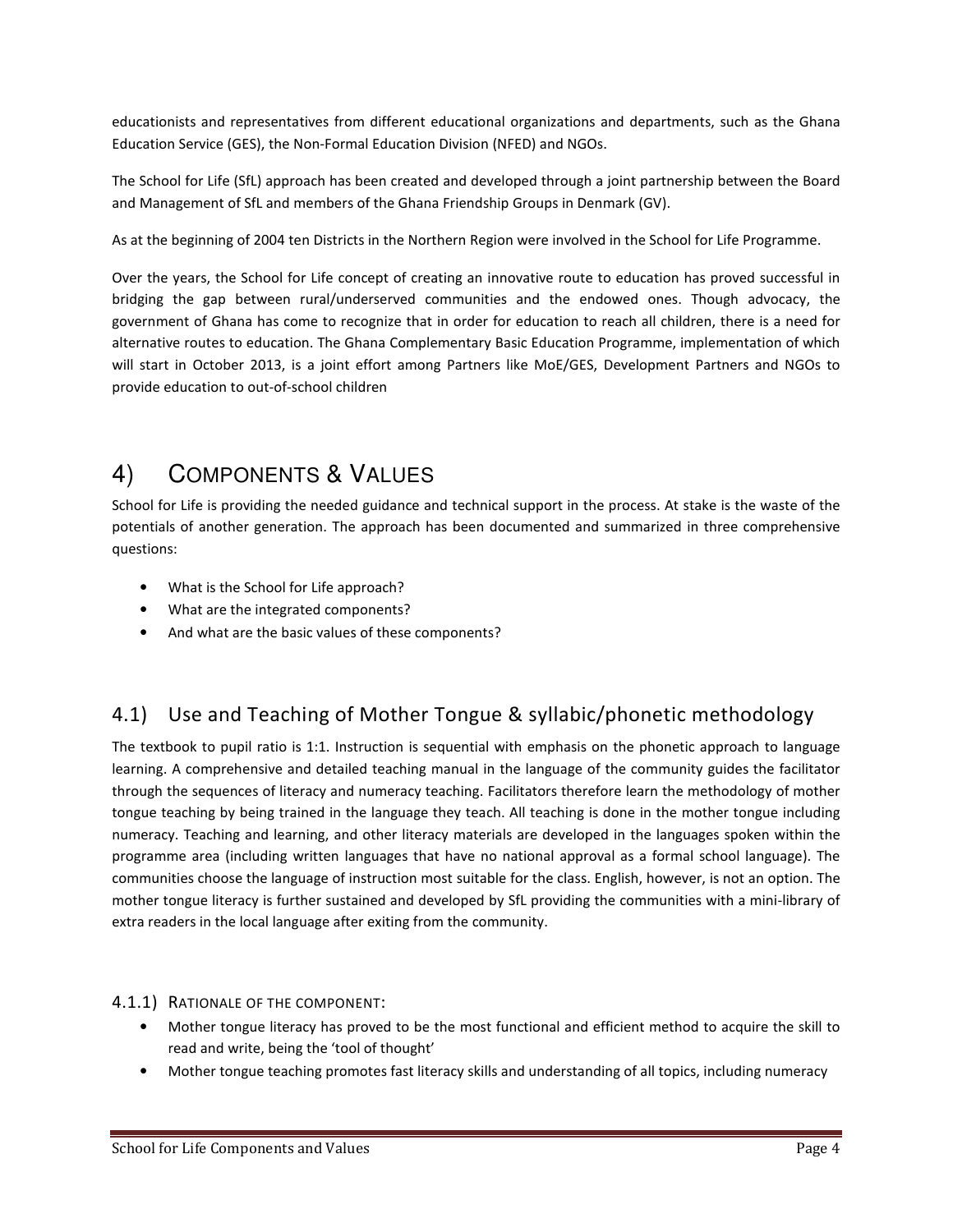- Experience shows that not only is the acquisition of the concept of a visual (read/write) form of language faster and more efficient when the mother tongue is used, but the second language (English) is more easily and better learnt by matured children.
- The phonetic reading approach acquired by children through the SfL instruction is used in pronouncing English words when integrated into formal schools and this creates better second language literacy skills (i.e. English)
- Using the language of the people eases the understanding among parents for the need for education. This reduces the general reservations about education.
- Learners' understanding and ability to relate to the language of the facilitator, develop their curiosity and thirst for knowledge
- Using the language of the children promotes self-consciousness and self-esteem in children and appreciation of their own cultural background
- Mother tongue literacy helps to upgrade the use of Ghanaian Languages and helps to develop them
- Mini-libraries help sustain literacy levels in the communities

#### 4.1.2) BASIC VALUES OF THE COMPONENT:

- Access to education
- Quality in education
- Meeting people where they are
- Community participation
- Complementary Education
- Functional literacy
- Respect for cultural differences and language diversity
- Inter-cultural understanding
- Respect for child-parent relations
- Promotion of Ghanaian Languages
- Gender sensitiveness

# 4.2) A Functional Curriculum

The curriculum is based on the needs in the community. This is done through developing adequate teaching and learning materials with focus on life-skills and functional literacy in the local language of the people. Life skills deal with recognizable aspects of everyday life of the children, e.g. children learn about basic hygiene, sanitation and prevention of diseases, protection of the environment (natural resource management, agro forestry, etc.). Children learn from the known to the unknown. Teaching and learning aids available in the immediate surroundings are used (e.g. crop seeds or pebbles as counters in doing numeracy, farming tools, basket weaving, etc.). The knowledge base available in the community is used actively (e.g. story-telling, traditional games, plays and songs). Audiocassettes are also used in the classroom work. Functional literacy refers to the application of acquired knowledge. The active participation of children, focus on daily activities at community level and learning by doing, form major components of the pedagogic approach.

#### 4.2.1) RATIONALE BEHIND THE COMPONENT: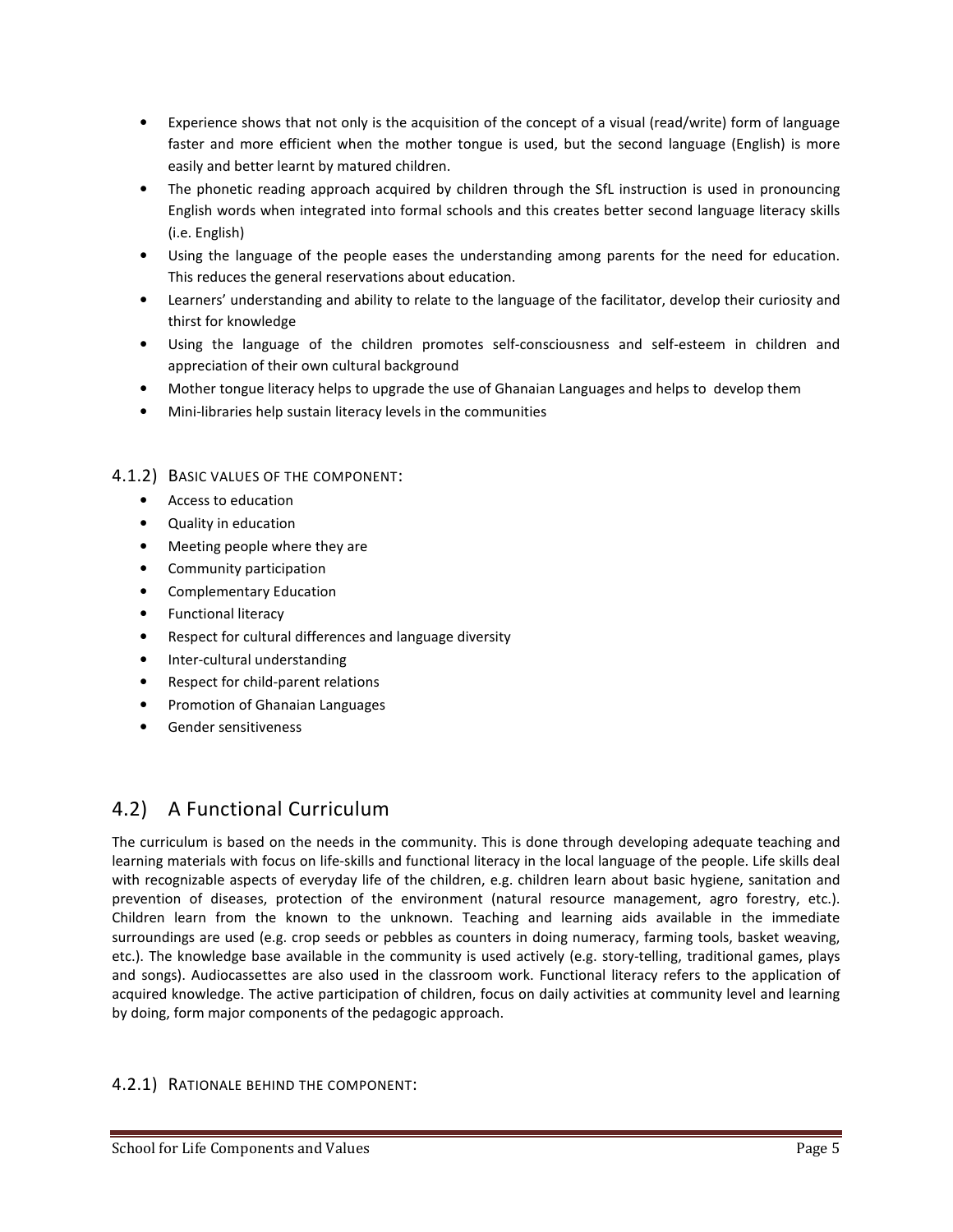- Skills have more value for the children involved if they are immediately applicable for improvement on everyday life of the children and their families
- The functionality of the curriculum makes school and home complementary in acquiring learning and makes learning relevant and motivating
- Learning is acquired through practice ('I hear I forget', 'I see I understand', 'I do I know') focusing on concrete issues rather than abstract
- The children develop capacity to use what they learn, independently in new connections
- Building on the knowledge-base in the community helps in bridging the generational gap and minimizes the general reservation towards education
- Enlightenment on relevant issues discourages harmful social and cultural practices (e.g. bush burning, child betrothal, fosterage)
- The children develop social responsibility and respect for elders
- Addressing improvement of the immediate surroundings of the children discourages migration to urban centres with its attendant negative effects (e.g. 'kayaye' activities)

#### 4.2.2) BASIC VALUES OF THE COMPONENT:

- Relevance in education
- Knowledge and skills are to be used in life
- Everybody's knowledge is recognized and valuable
- Humility towards and appreciation of rural life
- Creating will to improve on rural life conditions
- Respect for poor people's time
- Experiencing that learning is fun
- Experiencing participatory learning

# 4.3) Child-centered and non-authoritarian pedagogy

The instructional approach is very participatory, interactive and child-centred in the sense that facilitators use question and answer techniques consistently. Emphasis is placed on creating a reassuring atmosphere between the children and the facilitator by involving the children in dialogues and discussions of the text. In order to ensure a manageable size of the class, 25 learners make up a class. The classes are therefore not more than 25 learners to one facilitator. Learning is acquired through motivation by encouragement from the facilitator as well as other learners and without use of the cane, threats and punishment or demands for extensive homework. There is no examination or formal testing or ranking of the children and everybody who completes the nine months literacy cycle is given a certificate of participation.

The blackboard is for everybody and the 1:1 pupil-textbook ratio makes the children practice reading, writing and standing in front of others consistently. Rote learning is discouraged and facilitators do not waste time in writing long sentences on the black board since every learner has books of his/her own. Different teaching methods are encouraged such as different classroom arrangements, group work, songs, plays and games. A radio component has been developed whereby literacy cassettes are played for the class to listen and learn. This diversifies the classroom practice.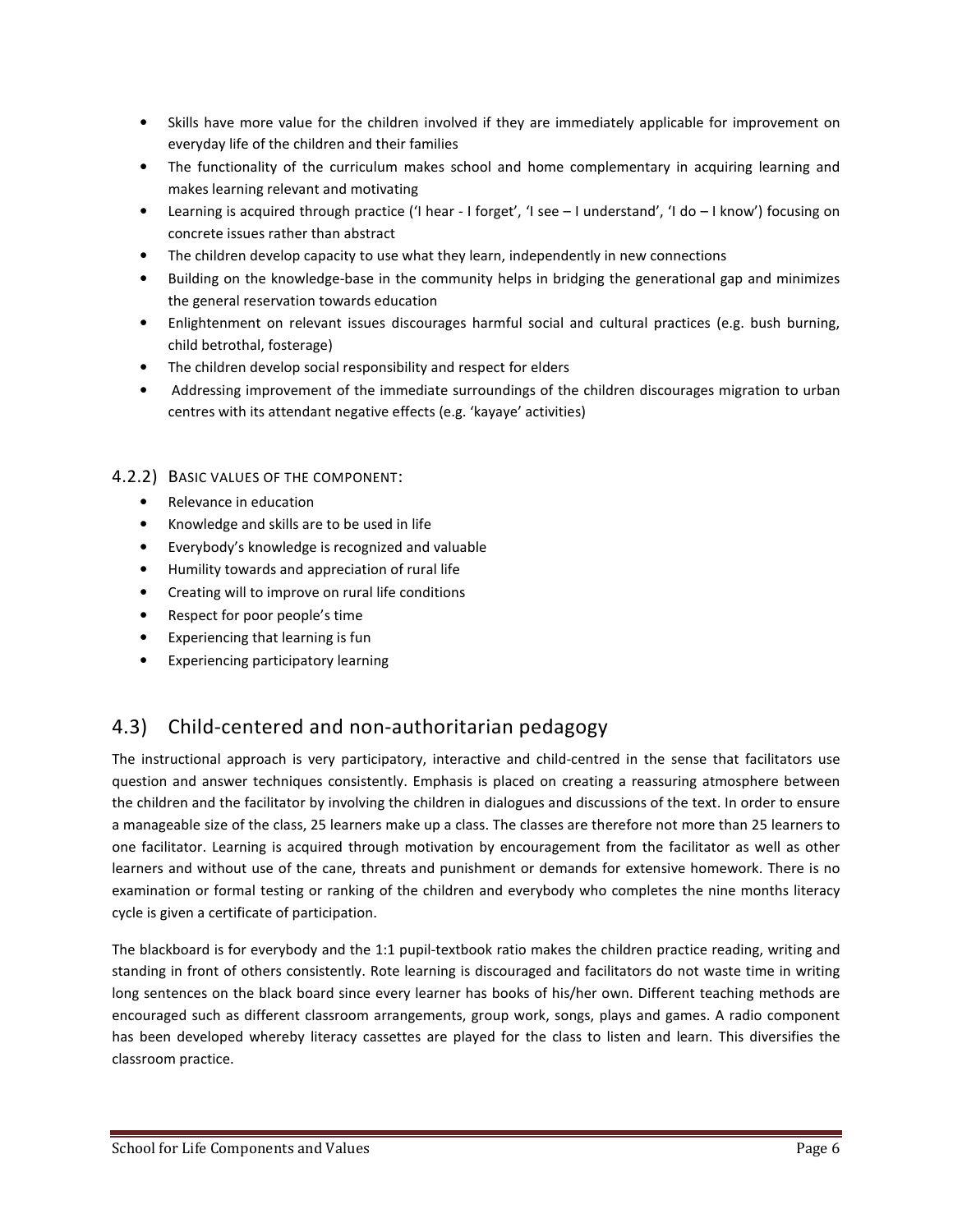#### 4.3.1) RATIONALE BEHIND THE COMPONENT:

- Basing the topics on the interest of the learners encourages questions, discussion and dialogue
- Diversified classroom practice makes learning motivating and interesting
- Interactive teaching promotes critical thinking and sense of democracy in children
- Learning through motivation encourages curiosity and eagerness to learn and brings out the best in the children
- A supportive environment teaches children that they learn by their mistakes and promotes their selfesteem and self-worth
- Small class sizes enable the facilitator to focus on each learner's competences and needs
- Strengthening and encouraging the weak learners instead of punishing them, i.e. you will not be punished for wrong answers
- Absence of physical punishment means that the children are never afraid to go to school
- Absence of mandatory home assignments means that children will always go to school with a clear conscience
- Sufficient supply of teaching and learning material results in efficient use of time and gives room for more attention on each learner

#### 4.3.2) BASIC VALUES OF THE COMPONENT:

- Conducive learning environment
- Everybody is appreciated, no matter his/her academic skills
- The process is as important as the end result
- Promoting equality and social responsibility among children
- Critical thinking is crucial for a vibrant democracy
- Interactive learning is appreciated

# 4.4) Participatory/interactive supervision and monitoring

A major component of the School for Life approach is the efficient and frequent supervision and monitoring of classes that focuses on supporting the facilitators at the class-level to deliver quality instruction. Classes are visited at least once a month and facilitators are given on-the-spot support by the supervisor. The regular in-service training reinforces new skills and serves to improve the quality of instruction. It rekindles the facilitators' commitment. Field staffs are based in the district. District Supervisors supervise about 25 classes each and a District Coordinator carries out frequent monitoring of classes and coaches the supervisors. Management carries out random monitoring of the classes as well as hold discussions with the field staff and communities.

#### 4.4.1) RATIONALE BEHIND THE COMPONENT:

- Supervision is crucial for quality education, since it rekindles the commitment of learners, facilitators and community members in general
- People without formal education can be supported and trained to teach
- Frequent supervision almost eliminates absenteeism among facilitators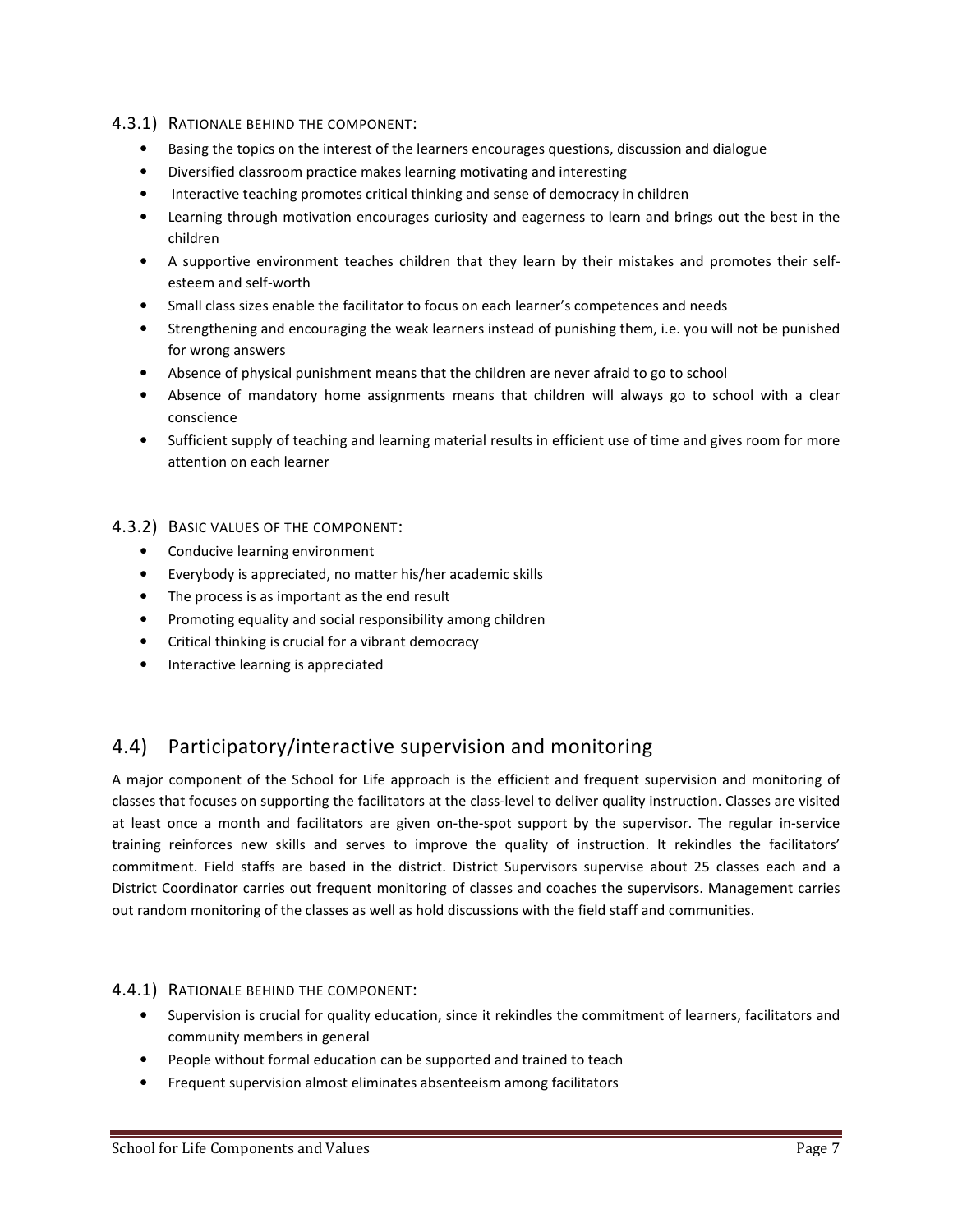- By frequent supervision, coaching and on-the-spot support, facilitators and classes do not feel isolated in spite of their 'hard to reach' surroundings
- Problems and challenges among learners, families and the community are taken up while they are still manageable
- Prompt address of challenges and early identification of shortages in teaching and learning materials means time is not wasted
- The continuous sensitization by field staff minimizes drop-out rates and learner absenteeism
- Frequent sensitization involves communities in the educational development and they are updated on new policy developments, etc.
- The supervision and on-the-spot support helps in upgrading the facilitators' methodological skills
- The supervisors and monitors share knowledge and get inspiration at field staff meeting

#### 4.4.2) BASIC VALUES OF THE COMPONENT:

- Quality in Education
- Motivation rather than control
- Attachment to locality
- Solidarity among key players (learners, facilitators, supervisors)
- Continuous individual and collective teaching and learning processes
- Addressing training needs
- Efficiency and economic use of resources
- Assurance of a sense of direction in learners and facilitators

# 4.5) THE COMMUNITY: Self-governance

In order to select target communities, animation is done in sample communities when entering a new district. Recently smaller communities in very deprived areas are also included in the animation. This is done in close cooperation with Department of Community Development (DCD). Communities are animated on all the aspects of School for Life and the importance of education to their own development. They are invited to identify their facilitator and to form a local SfL committee as part of the criteria for applying for a class. The local committee makes the formal application to have a literacy class and, if a class is approved, the committee has the responsibility for monitoring of the day-to-day teaching and learning ctivities, taking decisions about the class and organizing the community's support to the facilitator. The committee consists of three women and two men, usually with representation of the chief, the women's leader, the assembly member, etc. In that way, the successful running of the class is the joint responsibility of the community and SfL.

#### 4.5.1) RATIONALE BEHIND THE COMPONENT:

- The self-governing of the class creates ownership and sustainability
- It promotes attitudinal and behavioural change since the criticism of certain practices of the community comes from within and not from outsiders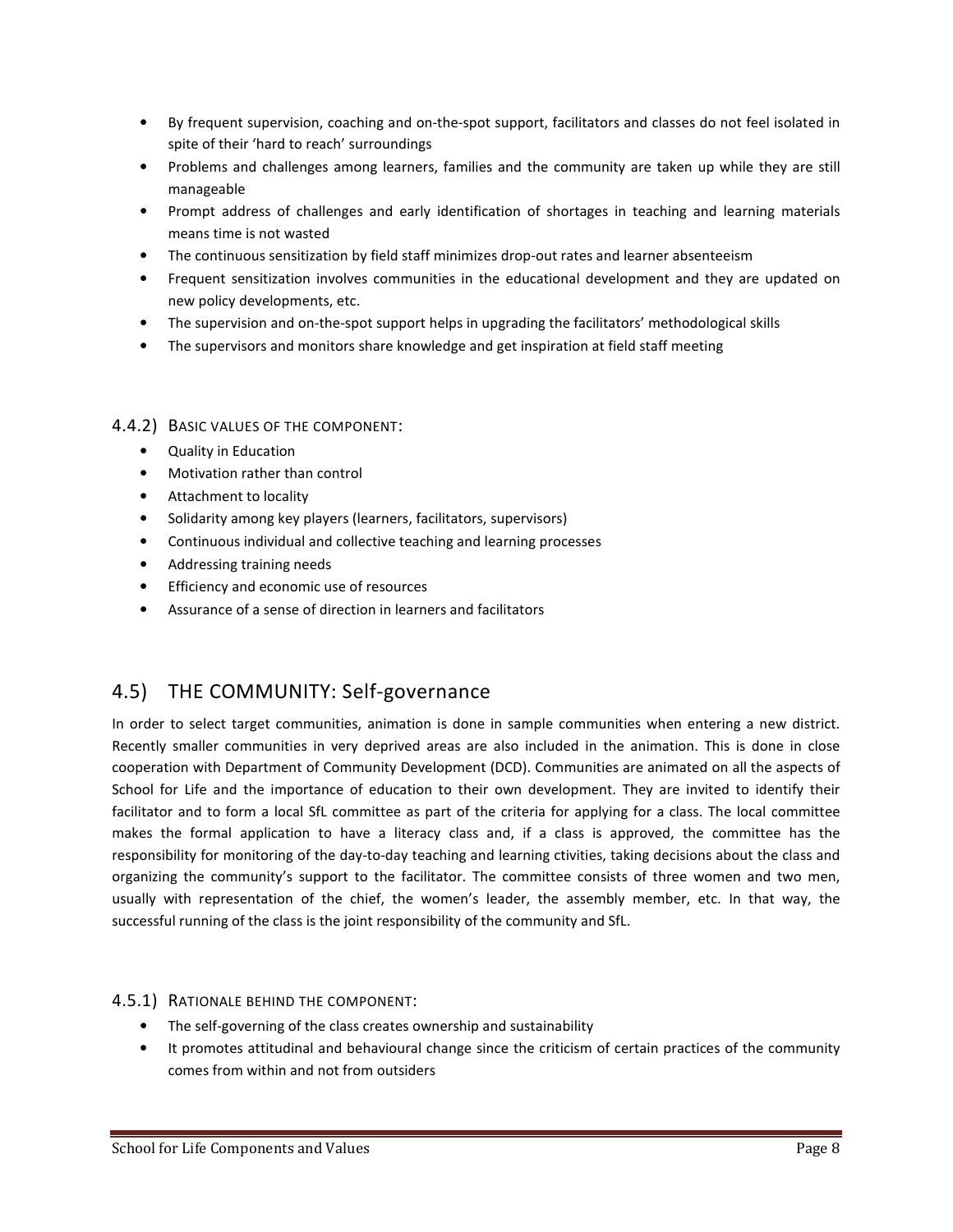- The high representation of women promotes girls' education in particular and commitment to regular attendance since it has shown that women are more conscious of and committed to the welfare of the children
- Building the confidence of local committee members' leadership skills encourages other developmental initiatives in the community.
- Self-governance ensures close monitoring of classes, facilitators' presence and commitment
- Empower communities to demand their rights because of regular sensitization and awareness creation among community members on development issues in Ghana

#### 4.5.2) BASIC VALUES OF THE COMPONENT:

- Self-help philosophy (Don't do for people what they can do by themselves)
- Ownership and sustainability
- Education as a communal interest
- Empowerment of communities
- Equal access to education for girls and boys
- Attitudinal and behavioral change starts with oneself

### 4.6) Flexible school calendar

During animation it is explained to parents/communities that classes will be organized at a time suitable to the communities in order that pupils can be available to help their parents on the farms and in carrying out household chores. The literacy cycle therefore runs from October to June (9 months), which is the dry season and avoids interfering with the major farming season where children are needed to offer labour in the farms. Moreover the community, most often depending on religious praying days and market days, chooses the two off-days in a week, which can also rotate, i.e. in case of rotating market days. The communities also choose the 3 daily class-hours to fit their situation. It is, however, not advisable to hold classes in the night due to tiredness of learners and absence of light.

#### 4.6.1) RATIONALE BEHIND THE COMPONENT:

- Adapting to the context of the communities creates receptiveness of education
- The poorest parents can now send their children to school without losing their help in sustaining the family
- The flexible school calendar promotes girl child education e.g. foster children can also be sent to school after their daily chores.
- Changes parents' attitudes on the importance of letting children attend school.
- Ensures community ownership for the educational process

#### 4.6.2) BASIC VALUES OF THE COMPONENT:

- Education should be adapted to the people it is meant to serve
- Appreciation of the life-conditions of communities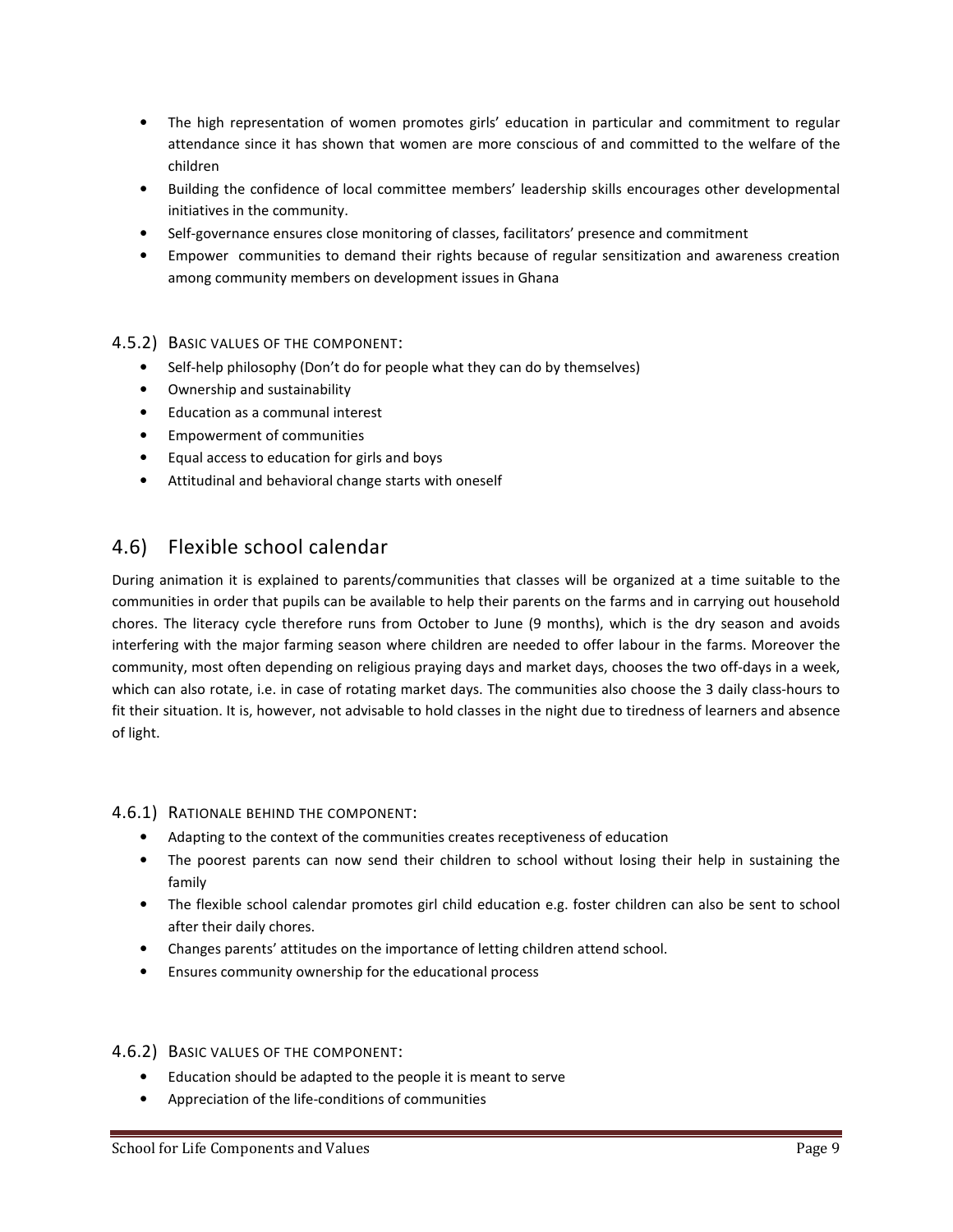- Community ownership of classes
- Gender-sensitive

## 4.7) Voluntary and community-based facilitators

Facilitators are recruited directly from the communities in which they are to facilitate. Instead of depending on formally trained teachers, who are often very difficult to attract to the rural areas, committed local facilitators are recruited as teachers. Facilitators are nominated and recruited by the communities themselves. The facilitators should be literate in the mother tongue of the community. SfL staff encourages the communities to nominate female facilitators to act as role models for girls. The facilitator works as a volunteer, with only an annual incentive (equivalent to the price of half a bicycle) and monthly 'soap-money'. The monthly support is only symbolic to add to the assistance (in the form of foodstuffs, labour or cash) that the community is expected to provide.

A comprehensive training programme is followed. Three weeks in-house training is done initially and every three months facilitators are given refresher courses at the various district centres. A core team of resource persons from within GES runs the courses. They have been trained in the special SfL approach and teach in the language of the facilitators. Guest resource persons are called in from various areas for topical issues. After some years of service, facilitators are given various opportunities to further their own education, e.g. by supporting potential teachers to gain the formal qualifications required by the Colleagues of Education.

#### 4.7.1) RATIONALE BEHIND THE COMPONENT:

- Using a person from within the community contributes to a safe learning environment
- When the facilitator resides in the community, absenteeism hardly occurs
- Ensures facilitators' commitment
- The change in status of the facilitator promotes voluntarism and social responsibility towards development in the community
- Increases adult literacy levels in local languages and develops a rich resource base at the community level
- Frequent and regular in-service training ensures a uniform pedagogical approach
- Using female facilitators as role models stimulates girl child education
- Increases interest in the teaching profession
- By supporting facilitators to gain access to Colleagues of Education, the number of trained teachers willing to teach in the rural areas increases
- Ensures low cost in running of classes

#### 4.7.2) BASIC VALUES OF THE COMPONENT:

- Empowerment of youth and communities
- Informal teacher training
- Continuity in teacher performance
- Ownership to education
- Sustainability of education
- Safe learning environment
- Confidence building among learners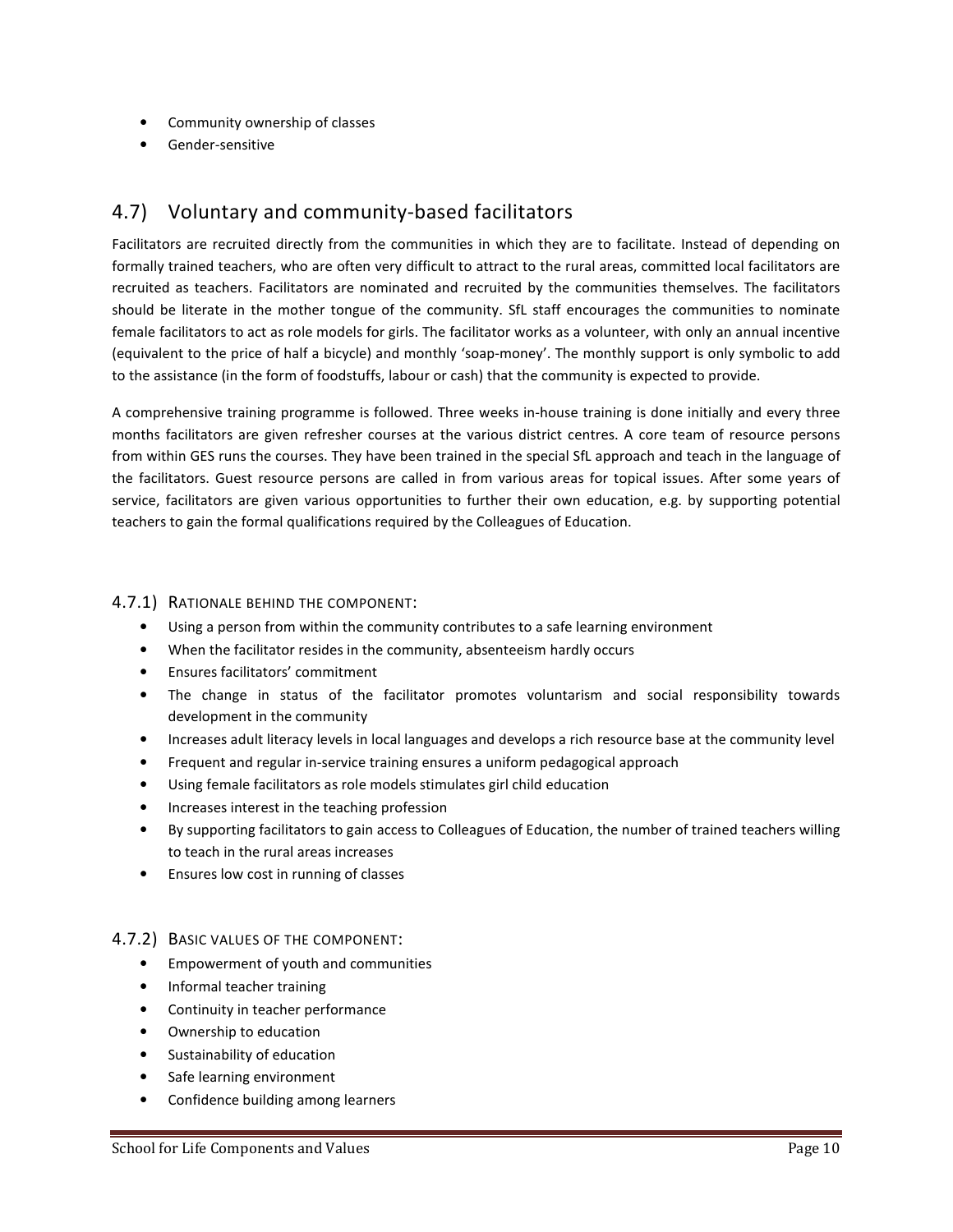# 4.8) Non-exclusive

In order not to exclude any child from gaining access to education, the costs involved for the parents are kept at an absolute minimum. There are no dress requirements in terms of uniforms and all teaching and learning materials are provided free of charge. These materials are produced in a very simple and low cost form to enable the programme to reach as many communities as possible and to enable the government to eventually take over (i.e. District Assemblies and GES). The costs involved (e.g. supporting the facilitator, contributing to infrastructural development) are made the joint responsibility of SfL and the whole community and not only the parents of the children in the class.

#### 4.8.1) RATIONALE BEHIND THE COMPONENT:

- Education is affordable and does not exclude anybody
- Increasing literacy levels in the community will benefit the whole community and not just the families involved
- When the interest in education is created, the priorities of parents have most often changed and they are more willing to direct resources into the formal education of their children

#### 4.8.2) BASIC VALUES OF THE COMPONENT:

- Education for All
- Education as a communal interest
- All-inclusive and pro-poor equitable education
- Appreciation for and adaptation to rural life conditions

# 5) THE WIDER GHANAIAN SOCIETY: ADVOCACY FOCUS AREAS

School for Life engages in active advocacy on a number of crucial issues with the overall aim of using its practical experience aimed at improving equal access to quality basic education in Ghana. The advocacy targets are therefore based on the success of the various components spelt out in this paper. School for Life advocacy focus areas are:

- Promotion of mother tongue teaching in the formal schools
- Promotion of School for Life methodology in formal schools
- Promotion of literacy/school materials in local languages
- Promotion of DAs/GES establishing of wing schools in very remote, sparsely populated areas where SfL has created awareness and yet there are no schools
- Promotion of alternative/flexible approaches to education for hard-to-reach children and communities (e.g. flexible calendars, no dressing requirements, etc.)
- Advocate for GES and DAs to support identified volunteers to upgrade themselves so that they can serve in the most deprived areas ('dark spots' without access to education).
- Promotion of girls' education and gender equity in general